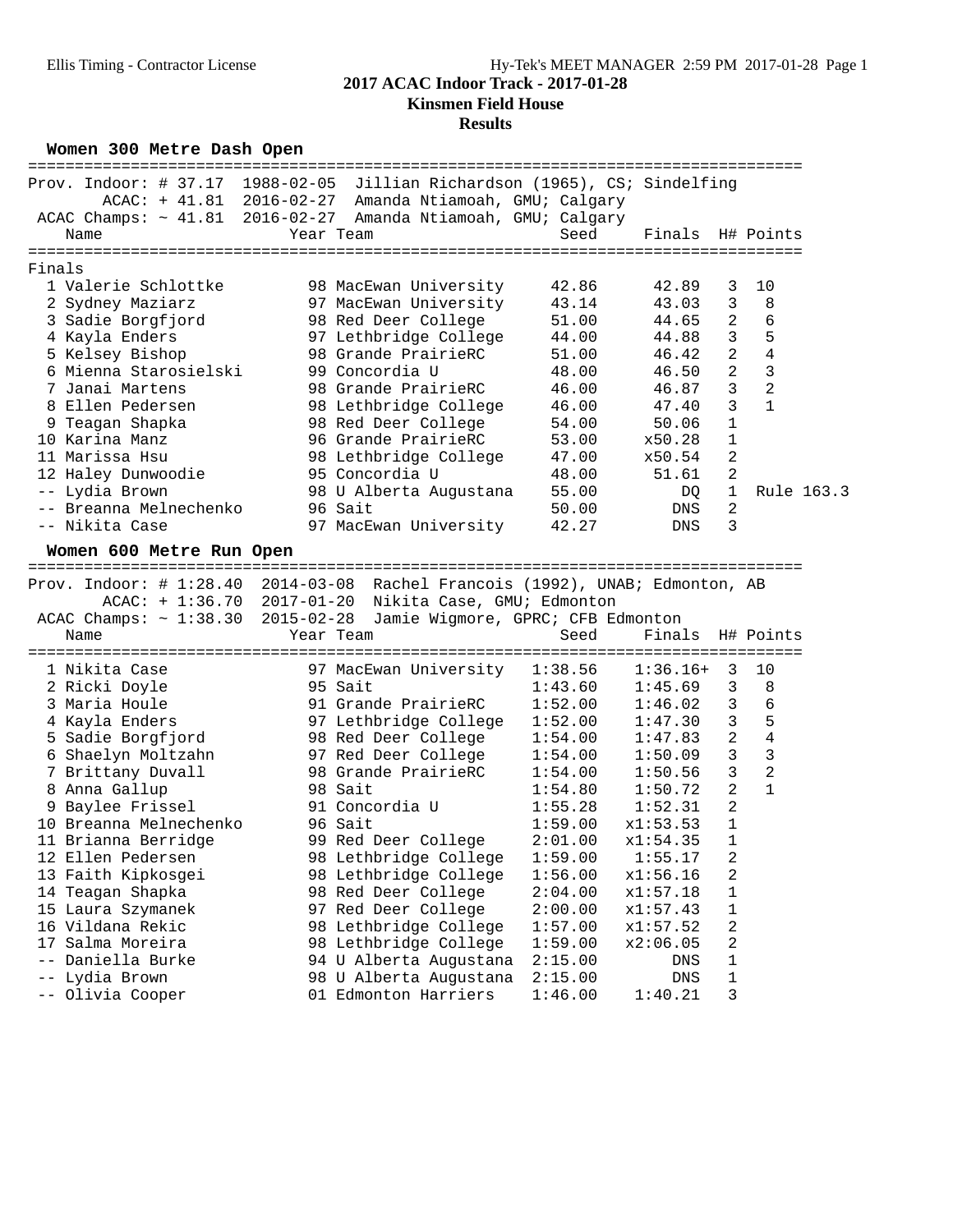# **Results**

**Women 1000 Metre Run Open**

|       | ============================                                                  |           |                                                                |         |                                      |                         |                |
|-------|-------------------------------------------------------------------------------|-----------|----------------------------------------------------------------|---------|--------------------------------------|-------------------------|----------------|
|       | Prov. Indoor: # 2:44.55 2014-02-22 Jenna Westaway (1994), CITC; Edmtonton, AB |           |                                                                |         |                                      |                         |                |
|       |                                                                               |           | ACAC: + 2:54.00 2016-01-30 Vanessa Trofimenkoff, GMU; Toronto  |         |                                      |                         |                |
|       | ACAC Champs: $\sim 3:02.80$ 2016-02-27 Jamie Wigmore, GPRC; CFB Edmonton      |           |                                                                |         |                                      |                         |                |
|       | Name                                                                          | Year Team |                                                                | Seed    | Finals                               |                         | H# Points      |
|       |                                                                               |           |                                                                |         | ==================================== |                         |                |
|       | 1 Ricki Doyle                                                                 |           | 95 Sait                                                        | 3:15.00 | 3:05.95                              | 3                       | 10             |
|       | 2 Chanelle Gagne                                                              |           | 95 MacEwan University                                          | 3:05.73 | 3:07.07                              | 3                       | 8              |
|       | 3 Amy Severtson                                                               |           | 97 Red Deer College                                            | 3:21.00 | 3:22.86                              | 3                       | 6              |
|       | 4 Shaelyn Moltzahn                                                            |           | 97 Red Deer College                                            | 3:35.00 | 3:27.47                              | 3                       | 5              |
|       | 5 Kailey Bratland                                                             |           | 98 Grande PrairieRC                                            | 3:25.00 | 3:35.01                              | 3                       | $\overline{4}$ |
|       | 6 Brianna Berridge                                                            |           | 99 Red Deer College                                            | 3:41.00 | x3:35.60                             | 2                       |                |
|       | 7 Faith Kipkosgei                                                             |           | 98 Lethbridge College                                          | 3:35.00 | 3:35.86                              | 3                       | $\mathsf 3$    |
|       | 8 Vildana Rekic                                                               |           | 98 Lethbridge College                                          | 3:43.00 | 3:35.88                              | $\overline{\mathbf{c}}$ | $\sqrt{2}$     |
|       | 9 Brynn Devries                                                               |           | 95 Concordia U                                                 | 3:35.42 | 3:37.46                              | $\overline{2}$          | $\mathbf{1}$   |
|       | 10 Laura Szymanek                                                             |           | 97 Red Deer College                                            | 3:40.00 | x3:38.25                             | 2                       |                |
|       | 11 Lauren Mearns                                                              |           | 97 Red Deer College                                            | 3:46.00 | x3:41.27                             | 2                       |                |
|       | 12 Tamara MacDougall                                                          |           | 96 Sait                                                        | 4:15.00 | 3:42.0h                              | 1                       |                |
|       | 13 Samantha Debree                                                            |           | 95 Red Deer College                                            | 4:00.00 | x3:44.7h                             | 1                       |                |
|       | 14 Salma Moreira                                                              |           | 98 Lethbridge College                                          | 3:31.00 | x3:45.58                             | 3                       |                |
|       | 15 Analise Lehners                                                            |           | 96 U Alberta Augustana                                         | 4:10.00 | 3:47.5h                              | 1                       |                |
|       | 16 Tizita Hill                                                                |           | 96 Sait                                                        | 4:15.00 | x3:47.8h                             | 1                       |                |
|       | 17 Dina Iatrou                                                                |           | 97 Lethbridge College                                          | 3:38.00 | x3:57.34                             | 2                       |                |
|       | 18 Jennifer Kubos                                                             |           | 97 Lethbridge College                                          | 4:25.00 | x4:03.9h                             | 1                       |                |
|       | 19 Maria Kingma                                                               |           | 96 Sait                                                        | 4:15.00 | x4:09.1h                             | 1                       |                |
|       | 20 Chiedza Mutize                                                             |           | 97 U Alberta Augustana 4:45.00                                 |         | 4:16.0h                              | $1\,$                   |                |
|       | 21 Daniella Burke                                                             |           | 94 U Alberta Augustana 4:20.00                                 |         | x4:23.2h                             | 1                       |                |
|       | -- Emma Steele                                                                |           | 00 MAC Track                                                   | 3:15.62 | 3:18.16                              | 3                       |                |
|       |                                                                               |           |                                                                |         |                                      |                         |                |
|       |                                                                               |           |                                                                |         |                                      |                         |                |
|       | Women 1500 Metre Run Open                                                     |           |                                                                |         |                                      |                         |                |
|       |                                                                               |           |                                                                |         |                                      |                         |                |
|       | Prov. Indoor: $\#$ 4:20.51 1990-02-17 Karen Dunston (1966), CS; Edmonton AB   |           |                                                                |         |                                      |                         |                |
|       |                                                                               |           | ACAC: + 4:39.20 2015-02-07 Vanessa Trofimenkoff, GMU; Winnipeg |         |                                      |                         |                |
|       | ACAC Champs: ~ 4:47.48 2014-03-07                                             |           | Jamie Wigmore, GPRC; CFB Edmonton                              |         |                                      |                         |                |
|       | Name                                                                          | Year Team |                                                                | Seed    | Finals                               |                         | H# Points      |
|       |                                                                               |           |                                                                |         |                                      |                         |                |
|       | 1 Hannah Leggatt                                                              |           |                                                                | 4:55.43 | $4:36.14+$                           | 2                       | 10             |
|       | 2 Jordanna Cota                                                               |           | 96 MacEwan University<br>96 Red Deer College                   | 5:07.00 | 5:04.18                              | 2                       | 8              |
|       | 3 Roxanne Skoreyko                                                            |           | 79 MacEwan University                                          |         | 5:13.96                              | $\mathbf{1}$            | $\epsilon$     |
|       | 4 Andrea Snider                                                               |           | 83 Grande PrairieRC                                            | 5:15.00 | 5:16.95                              | $\overline{a}$          | 5              |
|       | 5 Amy Severtson                                                               |           | 97 Red Deer College                                            | 5:15.00 | 5:20.82                              | 2                       | $\overline{4}$ |
|       | 6 Jill Stewart                                                                |           | 98 Red Deer College                                            | 5:15.00 | x5:25.16                             | 2                       |                |
|       | 7 Rachael Smillie                                                             |           | 95 Concordia U                                                 | 5:30.68 | 5:35.83                              | 1                       | 3              |
|       | 8 Shelby Edgar                                                                |           | 91 Concordia U                                                 | 5:35.00 | 5:40.80                              | 1                       | 2              |
|       | 9 Bailey Troccoli-Hughes                                                      |           | 97 Concordia U                                                 | 5:39.83 | x5:41.45                             | 1                       |                |
|       | 10 Anna Zulic                                                                 |           | 95 Concordia U                                                 | 5:30.00 | x5:43.16                             | 1                       |                |
|       | 11 Elise Nawrocki                                                             |           | 96 Concordia U                                                 | 5:30.00 | x5:47.55                             | 1                       |                |
|       | 12 Kailey Bratland                                                            |           | 98 Grande PrairieRC                                            | 5:25.00 | 5:52.90                              | 2                       | 1              |
|       | 13 Samantha Debree                                                            |           | 95 Red Deer College                                            | 6:00.00 | x5:57.22                             | 1                       |                |
|       | 14 Lauren Mearns                                                              |           | 97 Red Deer College                                            | 6:15.00 | x5:58.62                             | 1                       |                |
|       | 15 Lannie Houle                                                               |           | 96 Concordia U                                                 | 5:45.00 | x6:08.99                             | 1                       |                |
|       | 16 Dina Iatrou                                                                |           | 97 Lethbridge College                                          | 5:50.00 | 6:09.04                              | 1                       |                |
|       | 17 Jennifer Kubos                                                             |           | 97 Lethbridge College                                          | 6:20.00 | 6:27.75                              | 1                       |                |
| $- -$ | Emily McIlroy                                                                 |           | 96 U Alberta Augustana                                         | 5:30.00 | SCR                                  |                         |                |
|       | Paige Patterson                                                               |           | 00 MAC Track                                                   | 4:56.51 | 5:00.24                              | 2                       |                |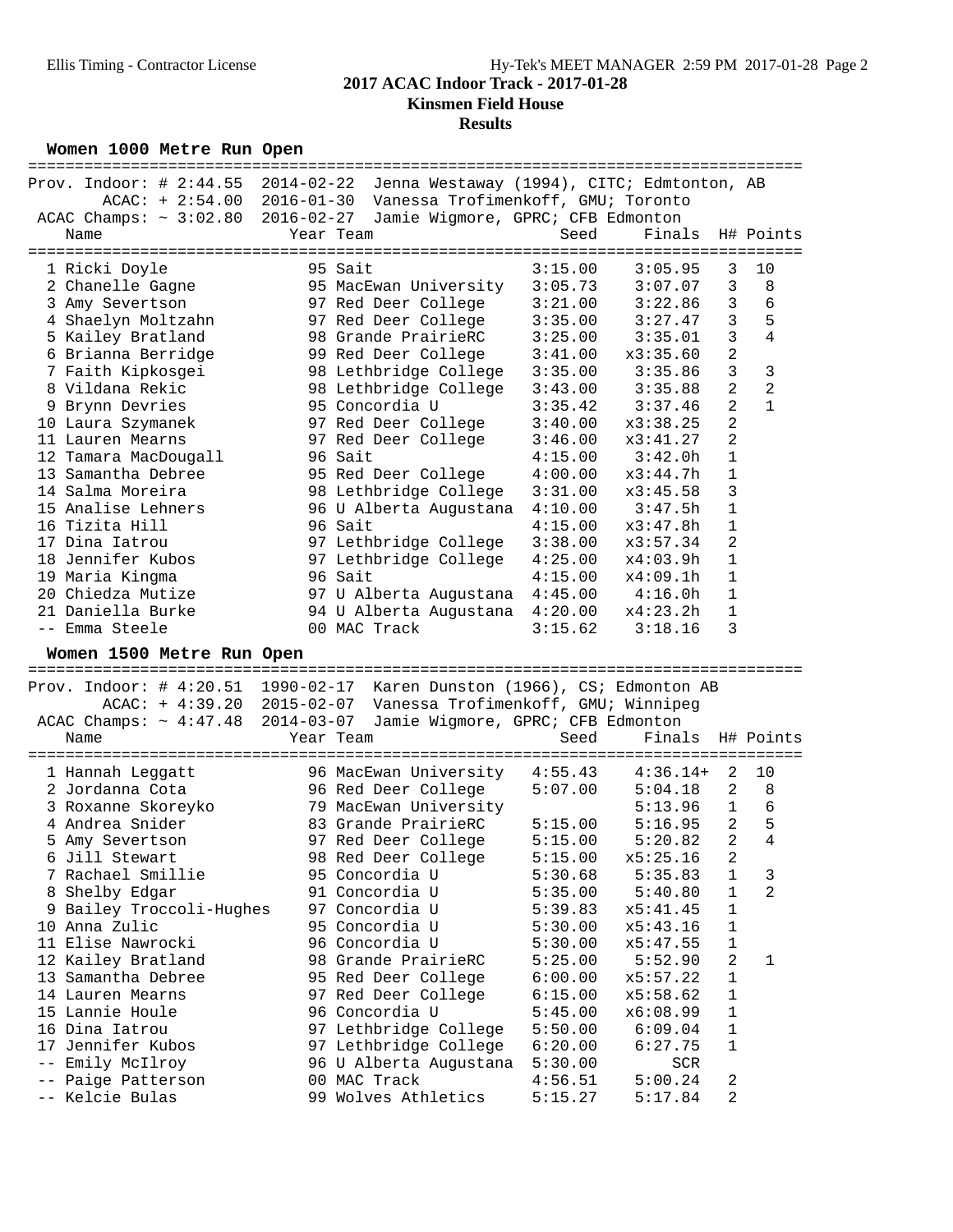# **Results**

| -- Daniella Wasielewski<br>99 MAC Track<br>$4:55.96$ $5:27.17$<br>2<br>Women 3000 Metre Run Open<br>$2008 - 03 - 07$<br>Prov. Indoor: $\#$ 8:48.56<br>Megan Metcalfe (1982), ET; Valencia, Spain<br>ACAC: + 10:10.56 2015-02-07 Mirelle Martens, GPRC; Edmonton<br>ACAC Champs: ~ 10:21.50 2015-02-27 Mirelle Mattens, GPRC; CFB Edmonton<br>Finals<br>Year Team<br>Seed<br>Points<br>Name<br>===========<br>11:28.00<br>10:52.37<br>10<br>1 Jordanna Cota<br>96 Red Deer College<br>2 Roxanne Skoreyko<br>79 MacEwan University 11:10.26<br>10:59.29<br>8<br>3 Andrea Snider<br>83 Grande PrairieRC<br>11:20.00<br>11:33.05<br>6<br>4 Jill Stewart<br>98 Red Deer College<br>12:00.00<br>5<br>11:45.13<br>4<br>5 Emily McIlroy<br>96 U Alberta Augustana 11:45.00<br>12:15.58<br>-- Kari Elliott<br>80 Unattached<br>11:00.00<br>10:49.24<br>Women 4x400 Metre Relay Open<br>Prov. Indoor: # 3:44.30 1987-02-21<br>Calgary Spartans, Edmonton, AB<br>ACAC: + 4:07.60 2016-01-30 MacEwan, GMU; Toronto<br>ACAC Champs: ~ 4:13.80 2016-02-27<br>MacEwan University, GMU; Calgary<br>Finals<br>Seed<br>H# Points<br>Team<br>=====================================<br>======================================<br>$4:07.96-$<br>2<br>10<br>1 MacEwan University<br>2 Grande Prairie RegionalCollege<br>4:45.00<br>4:26.14<br>2<br>8<br>$\overline{a}$<br>6<br>4:28.80<br>3 Red Deer College<br>$\overline{a}$<br>5<br>4 Sait<br>4:37.27<br>2<br>4<br>4:38.66<br>5 Lethbridge College<br>2<br>6 Concordia University Edmonton<br>3<br>4:39.21<br>'B'<br>$\mathbf{1}$<br>7 Red Deer College<br>x4:49.83<br>'B'<br>$\mathbf{1}$<br>8 Concordia University Edmonton<br>x5:12.40<br>$\mathbf{1}$<br>9 Lethbridge College 'B'<br>x5:17.98<br>-- Running Room Athletic Club AB<br>$\mathbf{1}$<br>'B'<br>DNS<br>-- Running Room Athletic Club AB<br>2<br><b>DNS</b><br>Men 300 Metre Dash Open<br>=================<br>Prov. Indoor: $\#$ 32.53 2008-02-02<br>Tyler Christopher (1983), Legacy; Winnipeg, MB<br>$ACAC: + 36.24 2017-01-22$<br>Thomas Cross-Trush, GMU; Edmonton<br>ACAC Champs: $\sim 36.85$ 2016-02-27<br>Benjamin Williams, GMU; Calgary<br>Finals<br>Year Team<br>Seed<br>H# Points<br>Name<br>37.41<br>$36.15+$<br>97 MacEwan University<br>4<br>10<br>1 Thomas Cross-Trush<br>98 Sait<br>36.50<br>4<br>8<br>2 Colesen Faunt<br>38.10<br>6<br>4<br>3 Dayton Jans<br>98 Lethbridge College<br>38.00<br>39.37<br>5<br>3<br>4 Colin Walker<br>98 MacEwan University<br>42.47<br>40.44<br>$\overline{4}$<br>$\overline{a}$<br>5 Nathan Goode<br>91 Red Deer College<br>48.00<br>40.71<br>3<br>$\overline{a}$<br>6 Lukas Visser<br>98 U Alberta Augustana<br>45.00<br>40.84<br>$\overline{a}$<br>4<br>7 Dan-Okeke Chuckwusomebi<br>98 Lethbridge College<br>41.00<br>41.30<br>$\mathbf{1}$<br>8 Justin Moltzahn<br>96 Red Deer College<br>$\mathbf{1}$<br>54.00<br>41.89<br>3<br>x42.54<br>9 Alexander Philipp<br>94 MacEwan University<br>42.34<br>3<br>10 Carlos Mena<br>90 Lethbridge College<br>42.00<br>x42.62<br>$\overline{a}$<br>11 Tristan Jochem<br>97 Lethbridge College<br>43.00<br>x42.93<br>3<br>12 Duani Yano<br>88 Sait<br>43.00<br>42.98 | Women 1500 Metre Run Open |                        |       |       |                |  |
|--------------------------------------------------------------------------------------------------------------------------------------------------------------------------------------------------------------------------------------------------------------------------------------------------------------------------------------------------------------------------------------------------------------------------------------------------------------------------------------------------------------------------------------------------------------------------------------------------------------------------------------------------------------------------------------------------------------------------------------------------------------------------------------------------------------------------------------------------------------------------------------------------------------------------------------------------------------------------------------------------------------------------------------------------------------------------------------------------------------------------------------------------------------------------------------------------------------------------------------------------------------------------------------------------------------------------------------------------------------------------------------------------------------------------------------------------------------------------------------------------------------------------------------------------------------------------------------------------------------------------------------------------------------------------------------------------------------------------------------------------------------------------------------------------------------------------------------------------------------------------------------------------------------------------------------------------------------------------------------------------------------------------------------------------------------------------------------------------------------------------------------------------------------------------------------------------------------------------------------------------------------------------------------------------------------------------------------------------------------------------------------------------------------------------------------------------------------------------------------------------------------------------------------------------------------------------------------------------------------------------------------------------------------------------------------------------------------------------------------------------------------------------------------------------------------------------------------------------------------------------------------------------------------------------------------------------------------------------------------------------------------------------------------------------------------------------------------------------------------------------------------------------------------|---------------------------|------------------------|-------|-------|----------------|--|
|                                                                                                                                                                                                                                                                                                                                                                                                                                                                                                                                                                                                                                                                                                                                                                                                                                                                                                                                                                                                                                                                                                                                                                                                                                                                                                                                                                                                                                                                                                                                                                                                                                                                                                                                                                                                                                                                                                                                                                                                                                                                                                                                                                                                                                                                                                                                                                                                                                                                                                                                                                                                                                                                                                                                                                                                                                                                                                                                                                                                                                                                                                                                                              |                           |                        |       |       |                |  |
|                                                                                                                                                                                                                                                                                                                                                                                                                                                                                                                                                                                                                                                                                                                                                                                                                                                                                                                                                                                                                                                                                                                                                                                                                                                                                                                                                                                                                                                                                                                                                                                                                                                                                                                                                                                                                                                                                                                                                                                                                                                                                                                                                                                                                                                                                                                                                                                                                                                                                                                                                                                                                                                                                                                                                                                                                                                                                                                                                                                                                                                                                                                                                              |                           |                        |       |       |                |  |
|                                                                                                                                                                                                                                                                                                                                                                                                                                                                                                                                                                                                                                                                                                                                                                                                                                                                                                                                                                                                                                                                                                                                                                                                                                                                                                                                                                                                                                                                                                                                                                                                                                                                                                                                                                                                                                                                                                                                                                                                                                                                                                                                                                                                                                                                                                                                                                                                                                                                                                                                                                                                                                                                                                                                                                                                                                                                                                                                                                                                                                                                                                                                                              |                           |                        |       |       |                |  |
|                                                                                                                                                                                                                                                                                                                                                                                                                                                                                                                                                                                                                                                                                                                                                                                                                                                                                                                                                                                                                                                                                                                                                                                                                                                                                                                                                                                                                                                                                                                                                                                                                                                                                                                                                                                                                                                                                                                                                                                                                                                                                                                                                                                                                                                                                                                                                                                                                                                                                                                                                                                                                                                                                                                                                                                                                                                                                                                                                                                                                                                                                                                                                              |                           |                        |       |       |                |  |
|                                                                                                                                                                                                                                                                                                                                                                                                                                                                                                                                                                                                                                                                                                                                                                                                                                                                                                                                                                                                                                                                                                                                                                                                                                                                                                                                                                                                                                                                                                                                                                                                                                                                                                                                                                                                                                                                                                                                                                                                                                                                                                                                                                                                                                                                                                                                                                                                                                                                                                                                                                                                                                                                                                                                                                                                                                                                                                                                                                                                                                                                                                                                                              |                           |                        |       |       |                |  |
|                                                                                                                                                                                                                                                                                                                                                                                                                                                                                                                                                                                                                                                                                                                                                                                                                                                                                                                                                                                                                                                                                                                                                                                                                                                                                                                                                                                                                                                                                                                                                                                                                                                                                                                                                                                                                                                                                                                                                                                                                                                                                                                                                                                                                                                                                                                                                                                                                                                                                                                                                                                                                                                                                                                                                                                                                                                                                                                                                                                                                                                                                                                                                              |                           |                        |       |       |                |  |
|                                                                                                                                                                                                                                                                                                                                                                                                                                                                                                                                                                                                                                                                                                                                                                                                                                                                                                                                                                                                                                                                                                                                                                                                                                                                                                                                                                                                                                                                                                                                                                                                                                                                                                                                                                                                                                                                                                                                                                                                                                                                                                                                                                                                                                                                                                                                                                                                                                                                                                                                                                                                                                                                                                                                                                                                                                                                                                                                                                                                                                                                                                                                                              |                           |                        |       |       |                |  |
|                                                                                                                                                                                                                                                                                                                                                                                                                                                                                                                                                                                                                                                                                                                                                                                                                                                                                                                                                                                                                                                                                                                                                                                                                                                                                                                                                                                                                                                                                                                                                                                                                                                                                                                                                                                                                                                                                                                                                                                                                                                                                                                                                                                                                                                                                                                                                                                                                                                                                                                                                                                                                                                                                                                                                                                                                                                                                                                                                                                                                                                                                                                                                              | 13 Lane Anderson          | 96 U Alberta Augustana | 50.00 | 44.02 | $\overline{a}$ |  |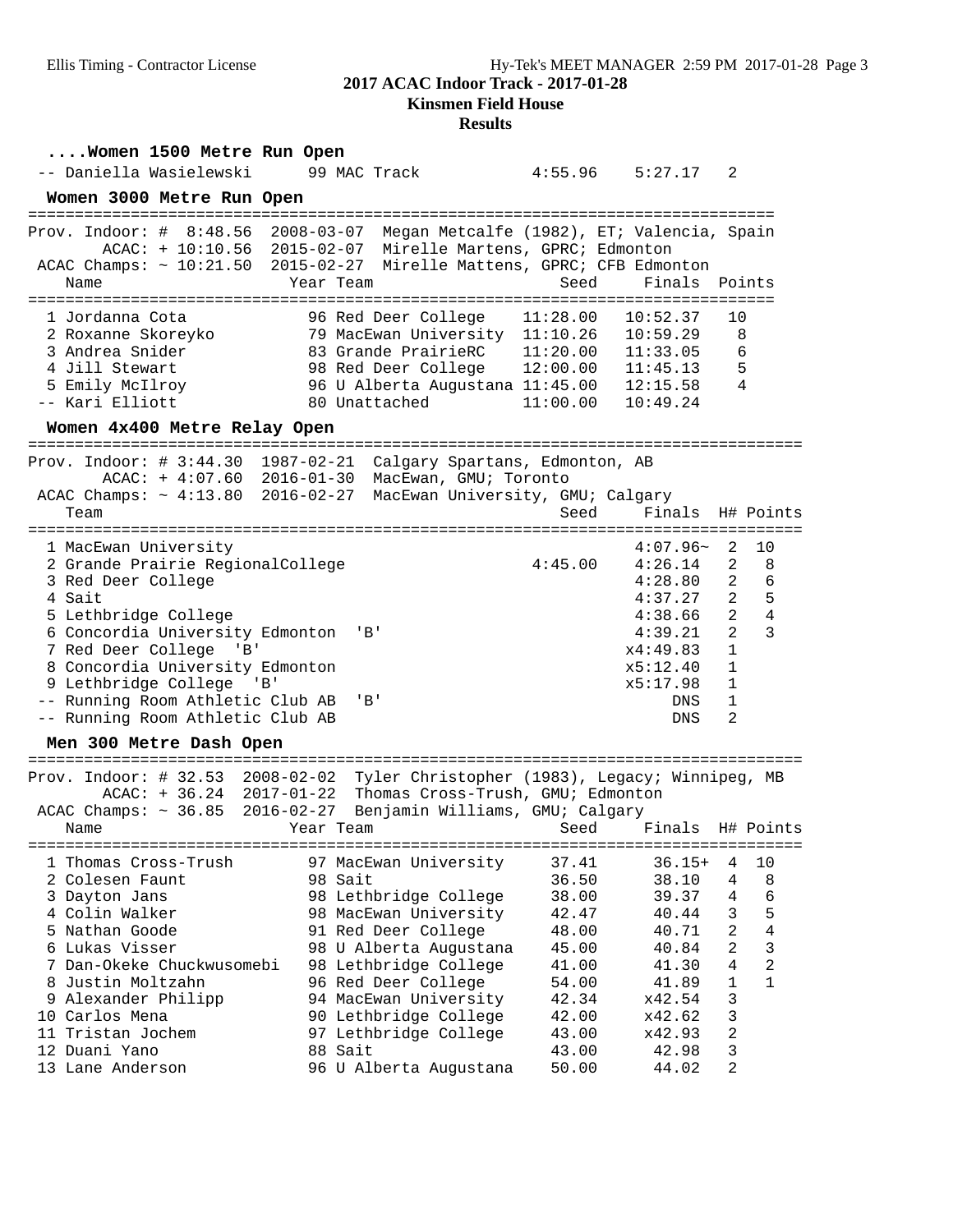| Men 300 Metre Dash Open                                                        |                                                                                       |                        |                  |                |                |
|--------------------------------------------------------------------------------|---------------------------------------------------------------------------------------|------------------------|------------------|----------------|----------------|
| 14 Brett Meyer                                                                 | 97 U Alberta Augustana                                                                | 50.00                  | x44.49           | 2              |                |
| 15 Brad Agnew                                                                  | 86 Concordia U                                                                        | 45.00                  | 44.72            | $\overline{2}$ |                |
| 16 Jackson Murrel                                                              | 96 Concordia U                                                                        | 52.00                  | 46.13            | 1              |                |
| 17 Kevin Mayowski                                                              | 94 Lethbridge College                                                                 | 42.00                  | x47.80           | 3              |                |
| 18 Khushdeep Gill                                                              | 93 Sait                                                                               | 50.00                  | x50.64           | 1              |                |
| 19 Bruce Mintz                                                                 | 46 Edmonton Masters                                                                   | 52.38                  | 51.52            | 1              |                |
| -- Thomas Antonio Rolle                                                        | 81 Unattached                                                                         | 36.08                  | DQ               | $\overline{4}$ | Rule 163.3     |
| -- Dylan Zambonelli                                                            | 95 Voleo Athletics                                                                    | 39.79                  | 41.30            | 4              |                |
| -- Darian Yakimchuk                                                            | 96 Voleo Athletics                                                                    | 42.10                  | 43.51            | 3              |                |
| Men 600 Metre Run Open                                                         |                                                                                       |                        |                  |                |                |
| Prov. Indoor: # 1:17.52 1981-03-13 Ian Newhouse (1956), EOC; Saskatoon, SK     |                                                                                       |                        |                  |                |                |
|                                                                                | ACAC: + 1:21.70 2016-02-13 Kenton Sportank, CUE; Edmonton                             |                        |                  |                |                |
| ACAC Champs: ~ 1:23.40 2016-02-26 Kenton Sportak, CUE; Calgary                 |                                                                                       |                        |                  |                |                |
| Name                                                                           | Year Team                                                                             | Seed                   | Finals H# Points |                |                |
|                                                                                |                                                                                       |                        |                  |                |                |
| 1 Scott Kohlman                                                                | 97 MacEwan University                                                                 | 1:27.96                | 1:31.69          | 4              | 10             |
| 2 Dayton Jans                                                                  | 98 Lethbridge Colleye<br>91 Red Deer College<br>97 Red Deer College<br>3 Deer College | $1:31.00$<br>$1:44.00$ | 1:33.71          | 3              | 8              |
| 3 Nathan Goode                                                                 |                                                                                       |                        | 1:35.43          | 2              | 6              |
| 4 Nolan Dyck                                                                   |                                                                                       | 1:44.00                | 1:37.05          | $\overline{a}$ | 5              |
| 5 Jeff Willoughby                                                              |                                                                                       | 1:45.00                | x1:37.31         | $\overline{a}$ |                |
| 6 Tristan Jochem                                                               | 97 Lethbridge College                                                                 | 1:41.00                | 1:38.02          | $\overline{a}$ | 4              |
| 7 John Krause                                                                  | 98 Lethbridge College                                                                 | 1:36.00                | x1:38.15         | 3              |                |
| 8 Colesen Faunt                                                                | 98 Sait                                                                               | 1:28.00                | 1:39.35          | $\overline{4}$ | 3              |
| 9 Duani Yano                                                                   | 88 Sait                                                                               | 1:42.00                | 1:39.89          | $\overline{2}$ | $\overline{2}$ |
| 10 Justin Moltzahn                                                             | 96 Red Deer College                                                                   | 1:50.00                | x1:43.03         | 1              |                |
| 11 Carlos Mena                                                                 | 90 Lethbridge College                                                                 | 1:40.00                | x1:43.43         | 3              |                |
| 12 Jarred St. Arnault                                                          | 97 Grande PrairieRC                                                                   | 2:00.00                | 1:47.87          | 1              | 1              |
| 13 Kevin Mayowski                                                              | 94 Lethbridge College                                                                 | 1:53.00                | x1:47.91         | $\mathbf{1}$   |                |
| 14 Brett Meyer                                                                 | 97 U Alberta Augustana                                                                | 1:50.00                | 1:49.35          | 1              |                |
| 15 Khushdeep Gill                                                              | 93 Sait                                                                               | 1:55.00                | x2:00.45         | $\mathbf 1$    |                |
| -- Dan-Okeke Chuckwusomebi                                                     | 98 Lethbridge College                                                                 | 1:40.00                | DNS              | 3              |                |
| -- David Bargiel                                                               | 99 Concordia U                                                                        | 1:40.00                | SCR              |                |                |
| -- Aaron Boyle                                                                 | 99 MAC Track                                                                          | 1:28.48                | 1:25.73          | 4              |                |
| -- Tyson Keddie                                                                | 99 MAC Track                                                                          | 1:28.17                | 1:26.12          | 4              |                |
| -- Bill Makwae                                                                 | 01 MAC Track                                                                          |                        | 1:28.76          | 4              |                |
| -- Brandon Tufford                                                             | 00 Wolves Athletics                                                                   | $1:30.54$<br>$1:28.50$ | 1:28.92          | 4              |                |
| -- Jason Ushko                                                                 | 02 Edmonton Harriers                                                                  | 1:37.47                | 1:30.12          | 3              |                |
| -- Alec Paine                                                                  | 01 MAC Track                                                                          | 1:32.89                | 1:32.36          | 3              |                |
| -- Bill Corcoran                                                               | 61 Wolves Athletics                                                                   | 1:49.80                | 1:47.44          |                |                |
| Men 1000 Metre Run Open                                                        |                                                                                       |                        |                  |                |                |
| Prov. Indoor: # 2:23.36 1996-02-23 Scott Jensen (1974), U of Calgary; Edmonton |                                                                                       |                        |                  |                |                |
|                                                                                | ACAC: + 2:32.35 2014-02-08 Kenton Sportank, SAIT; Edmonton                            |                        |                  |                |                |
| ACAC Champs: ~ 2:37.40 2016-02-27 Kenton Sportak, CUE; Calgary                 |                                                                                       |                        |                  |                |                |
| Name                                                                           | Year Team                                                                             | Seed                   | Finals           |                | H# Points      |
|                                                                                |                                                                                       |                        |                  |                |                |
| 1 Scott Kohlman                                                                | 97 MacEwan University                                                                 | 2:37.76                | 2:44.14          | 2              | 10             |
| 2 Alex Howells                                                                 | 98 Sait                                                                               | 2:40.00                | 2:47.14          | 2              | 8              |
| 3 Moses Chesseret                                                              | 89 Lethbridge College                                                                 | 2:52.00                | 2:55.79          | $\overline{a}$ | 6              |
| 4 Josh Malmsten                                                                | 96 Grande PrairieRC                                                                   | 2:52.00                | 2:57.21          | 2              | 5              |
| 5 John Krause                                                                  | 98 Lethbridge College                                                                 | 2:57.00                | 3:01.70          | $\overline{a}$ | $\bf 4$        |
| 6 Chris Karg                                                                   | 90 Sait                                                                               | 3:00.00                | 3:02.37          | $\mathbf{1}$   | 3              |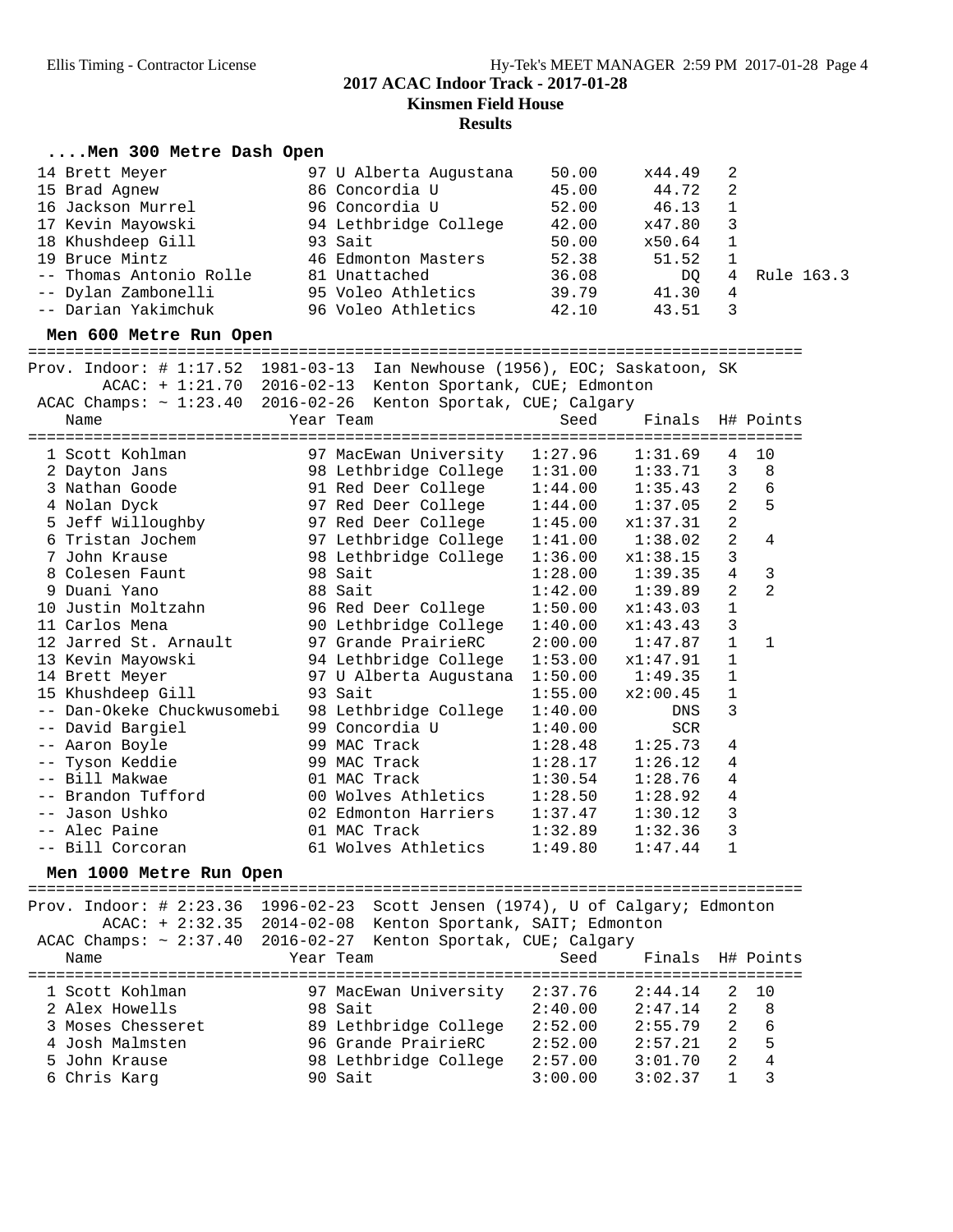## **Results ....Men 1000 Metre Run Open** 7 Nolan Dyck 97 Red Deer College 3:15.00 3:04.08 1 2 8 Fedor Dometov 97 Sait 3:00.00 x3:05.58 1 9 Cory Deaardt 98 Red Deer College 3:10.00 3:08.32 1 1 10 Mason Many Grey Horses 98 Lethbridge College 2:59.00 x3:08.44 1 11 Denton Davies 84 Sait 3:00.00 x3:13.27 1 -- Brandon Tufford 00 Wolves Athletics 2:40.00 2:48.04 2 **Men 1500 Metre Run Open** =================================================================================== Prov. Indoor: # 3:44.58 2014-01-25 Brad Bickley (1991), CS; New York, NY ACAC: + 4:01.20 2016-02-13 Kirk Sundt, CUE;Edmonton ACAC Champs: ~ 4:12.30 2016-02-27 Kirk Sundt, CUE; Calgary Name Team Seed Finals H# Points =================================================================================== 1 Jacques Saayman 97 Sait 4:12.00 4:18.97 2 10 2 Moses Chesseret 89 Lethbridge College 4:28.00 4:34.84 2 8 3 Brandon Toal 96 MacEwan University 4:15.79 4:38.55 2 6 4 Adam Wass 98 Red Deer College 5:07.00 4:44.30 1 5 5 Devon Gurney 97 Red Deer College 4:55.00 4:46.11 1 4 6 Josh Malmsten 96 Grande PrairieRC 4:35.00 4:47.60 2 3 7 Matthew Vandegriff 93 Sait 4:42.00 4:48.14 2 2 8 Ian Lee 94 Concordia U 4:50.24 4:48.74 1 1 9 Keith Spruyt 97 Concordia U 4:45.00 4:49.77 1 10 Cory Deaardt 98 Red Deer College 5:06.00 x5:05.92 1 11 Mason Many Grey Horses 98 Lethbridge College 4:50.00 5:07.02 1 12 Mohammed Abdullahi 99 Concordia U 5:00.00 x5:14.40 1 13 Lukas Visser 98 U Alberta Augustana 5:45.00 5:18.80 1 14 Emil Yim 88 U Alberta Augustana 6:30.00 6:15.72 1 -- Adam Lehners 92 Unattached 4:20.00 4:19.83 2 -- Hayden Hollowell 94 Wolves Athletics 4:08.84 4:21.09 2 -- Rilee Goodeagle 95 UCAC 4:25.00 4:31.37 2 -- Matthew Norminton 77 Running Room 4:45.00 4:48.35 1 **Men 3000 Metre Run Open** =================================================================================== Prov. Indoor: # 7:59.2h 1980-01-19 Dean Childs (1957), CS; New York NY ACAC: + 8:46.20 2016-02-12 Kirk Sundt, CUE, Edmonton ACAC Champs: ~ 8:58.10 2015-02-27 Alex Harding, Lethbridge; CFB Edmonton

| Name |                                                                                                                                                                                                                                                                                                | Seed                                                                                                                                                                                                               | Finals                                                                                                                                 |                                                                                                                                                                   | H# Points |
|------|------------------------------------------------------------------------------------------------------------------------------------------------------------------------------------------------------------------------------------------------------------------------------------------------|--------------------------------------------------------------------------------------------------------------------------------------------------------------------------------------------------------------------|----------------------------------------------------------------------------------------------------------------------------------------|-------------------------------------------------------------------------------------------------------------------------------------------------------------------|-----------|
|      |                                                                                                                                                                                                                                                                                                | 9:33.76                                                                                                                                                                                                            | 9:31.10                                                                                                                                | 2                                                                                                                                                                 | 10        |
|      |                                                                                                                                                                                                                                                                                                |                                                                                                                                                                                                                    |                                                                                                                                        | 2                                                                                                                                                                 | 8         |
|      |                                                                                                                                                                                                                                                                                                |                                                                                                                                                                                                                    | 10:17.24                                                                                                                               | $\mathbf{1}$                                                                                                                                                      | 6         |
|      |                                                                                                                                                                                                                                                                                                | 10:56.00                                                                                                                                                                                                           | 10:25.91                                                                                                                               | $\mathbf{1}$                                                                                                                                                      | 5         |
|      |                                                                                                                                                                                                                                                                                                |                                                                                                                                                                                                                    | 10:30.18                                                                                                                               | $\mathbf{1}$                                                                                                                                                      | 4         |
|      |                                                                                                                                                                                                                                                                                                |                                                                                                                                                                                                                    |                                                                                                                                        | $\mathbf{1}$                                                                                                                                                      | 3         |
|      |                                                                                                                                                                                                                                                                                                |                                                                                                                                                                                                                    | x10:56.48                                                                                                                              | $\mathbf{1}$                                                                                                                                                      |           |
|      |                                                                                                                                                                                                                                                                                                |                                                                                                                                                                                                                    | 11:14.04                                                                                                                               |                                                                                                                                                                   | 2         |
|      |                                                                                                                                                                                                                                                                                                |                                                                                                                                                                                                                    | x13:30.71                                                                                                                              |                                                                                                                                                                   |           |
|      |                                                                                                                                                                                                                                                                                                | 9:45.00                                                                                                                                                                                                            | <b>SCR</b>                                                                                                                             |                                                                                                                                                                   |           |
|      |                                                                                                                                                                                                                                                                                                |                                                                                                                                                                                                                    | <b>SCR</b>                                                                                                                             |                                                                                                                                                                   |           |
|      |                                                                                                                                                                                                                                                                                                |                                                                                                                                                                                                                    | 9:23.06                                                                                                                                | 2                                                                                                                                                                 |           |
|      |                                                                                                                                                                                                                                                                                                | 9:30.00                                                                                                                                                                                                            | 9:25.61                                                                                                                                | 2                                                                                                                                                                 |           |
|      |                                                                                                                                                                                                                                                                                                | 9:20.00                                                                                                                                                                                                            | 9:31.76                                                                                                                                | 2                                                                                                                                                                 |           |
|      |                                                                                                                                                                                                                                                                                                |                                                                                                                                                                                                                    | 10:21.10                                                                                                                               |                                                                                                                                                                   |           |
|      | 1 Brandon Wladyko<br>2 Brandon Toal<br>3 Joedy Dalke<br>4 Adam Wass<br>5 Erik Rust<br>6 Devon Gurney<br>7 Jeff Willoughby<br>8 Rogan Running Rabbit<br>9 Emil Yim<br>-- Cristobal Alvarado<br>-- Shae Kelly<br>-- Jesse Bauer<br>-- Rilee Goodeagle<br>-- Hayden Hollowell<br>-- Owen Guenette | Year Team<br>==========================<br>96 MacEwan University<br>97 Lethbridge College<br>95 Lethbridge College<br>98 MacEwan University<br>89 Edm. Triathlon<br>95 UCAC<br>94 Wolves Athletics<br>00 MAC Track | 86 Grande PrairieRC<br>98 Red Deer College<br>97 Red Deer College<br>97 Red Deer College $11:18.00$<br>88 U Alberta Augustana 14:30.00 | ================================<br>96 U Alberta Augustana 10:30.00<br>93 U Alberta Augustana 10:30.00<br>$10:54.00$ $10:30.97$<br>9:15.87<br>9:28.75<br>10:28.52 | 9:41.71   |